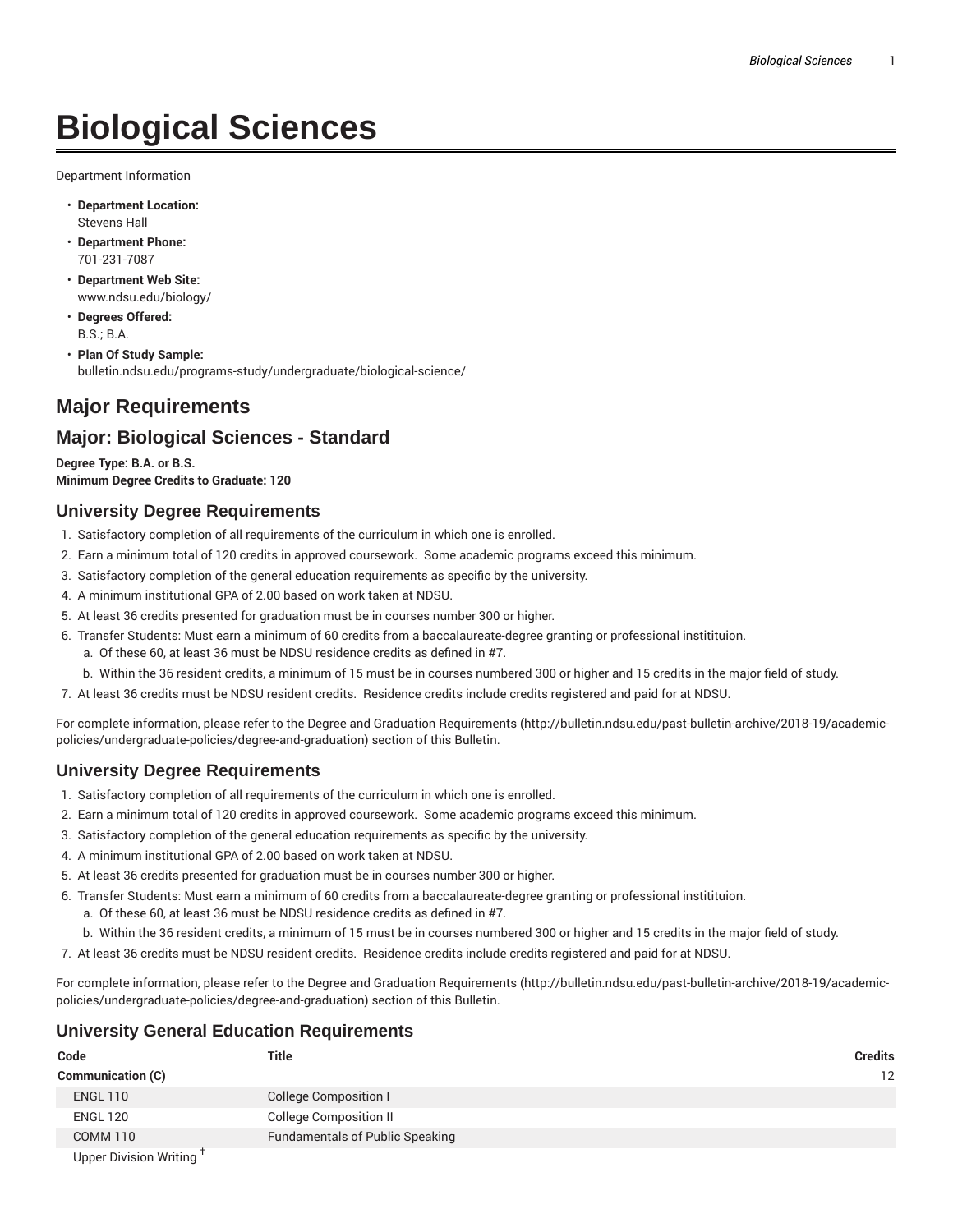| <b>Quantitative Reasoning (R)</b> T             | 3  |
|-------------------------------------------------|----|
| Science and Technology (S) <sup>+</sup>         | 10 |
| Humanities and Fine Arts (A) <sup>+</sup>       | 6  |
| Social and Behavioral Sciences (B) <sup>+</sup> | 6  |
| Wellness (W) $^{\top}$                          |    |
| Cultural Diversity (D) <sup>*†</sup>            |    |
| <b>Global Perspectives (G)<sup>*†</sup></b>     |    |
| <b>Total Credits</b>                            | 39 |

- \* May be satisfied by completing courses in another General Education category.
- † General education courses may be used to satisfy requirements for both general education and the major, minor, and program emphases, where applicable. Students should carefully review major requirements to determine if specific courses can also satisfy these general education categories.
- A list of university approved general education courses and administrative policies are available here (http://bulletin.ndsu.edu/past-bulletinarchive/2018-19/academic-policies/undergraduate-policies/general-education/#genedcoursestext).

#### **College Requirements**

| Code              | Title                                                                                                                                       | Credits |
|-------------------|---------------------------------------------------------------------------------------------------------------------------------------------|---------|
| foreign language. | Bachelor of Arts (BA) Degree - An additional 12 credits Humanities and Social Sciences and proficiency at the second year level in a modern | 12      |
|                   | Bachelor of Science (BS) Degree - An additional 6 credits in Humanities or Social Sciences                                                  |         |

\* Humanities and Social Sciences may be fulfilled by any course having the following prefix: ADHM, ANTH, ARCH, ART, CJ, CLAS, COMM, ECON, ENGL, FREN, GEOG, GERM, HDFS, HIST, LA, LANG, MUSC, PHIL, POLS, PSYC, RELS, SOC, SPAN, THEA, WGS, or any course from the approved list of general education courses in humanities and social sciences (general education categories A and B). These credits must come from outside the department of the student's major.

#### **Major Requirements**

Except for courses offered only as pass/fail grading, no course may be taken Pass/Fail

| Code                                                           | <b>Title</b>                                                                            | <b>Credits</b> |
|----------------------------------------------------------------|-----------------------------------------------------------------------------------------|----------------|
| <b>Biological Sciences Core Requirements - Standard Option</b> |                                                                                         |                |
| <b>BIOL 150</b><br>& 150L                                      | General Biology I<br>and General Biology I Laboratory                                   | 4              |
| <b>BIOL 151</b><br>& 151L                                      | General Biology II<br>and General Biology II Laboratory                                 | 4              |
| <b>BIOL 189</b>                                                | Skills for Academic Success <sup>1</sup>                                                | 1              |
| <b>BIOL 252</b>                                                | <b>Plant and Animal Diversity</b>                                                       | 3              |
| <b>BIOL 270</b>                                                | Antibiotic Drug Discovery                                                               | 3              |
| or BIOL 271                                                    | Wildlife Ecology and Conservation: An undergraduate research course                     |                |
| or BIOL 272                                                    | Research Experience: Learning in Biology                                                |                |
| <b>BIOL 315</b><br>& 315L                                      | Genetics<br>and Genetics Laboratory                                                     | 4              |
| <b>BIOL 359</b>                                                | Evolution                                                                               | 3              |
| <b>BIOL 364</b>                                                | <b>General Ecology</b>                                                                  | 3              |
| or BIOL 370                                                    | Cell Biology                                                                            |                |
| <b>BIOL 491</b>                                                | Seminar                                                                                 | $\overline{2}$ |
|                                                                | Electives: Select 15 credits of any 300 or 400 level courses offered in the department: | 15             |
| <b>BIOL 410</b>                                                | <b>Comparative Chordate Morphology</b>                                                  |                |
| <b>BIOL 414</b>                                                | <b>Plant Systematics</b>                                                                |                |
| <b>BIOL 444</b>                                                | Vertebrate Histology                                                                    |                |
| <b>BIOL 450</b>                                                | Invertebrate Zoology                                                                    |                |
| <b>BIOL 452</b>                                                | Ichthyology                                                                             |                |
| <b>BIOL 454</b>                                                | Herpetology                                                                             |                |
| <b>BIOL 456</b>                                                | Ornithology                                                                             |                |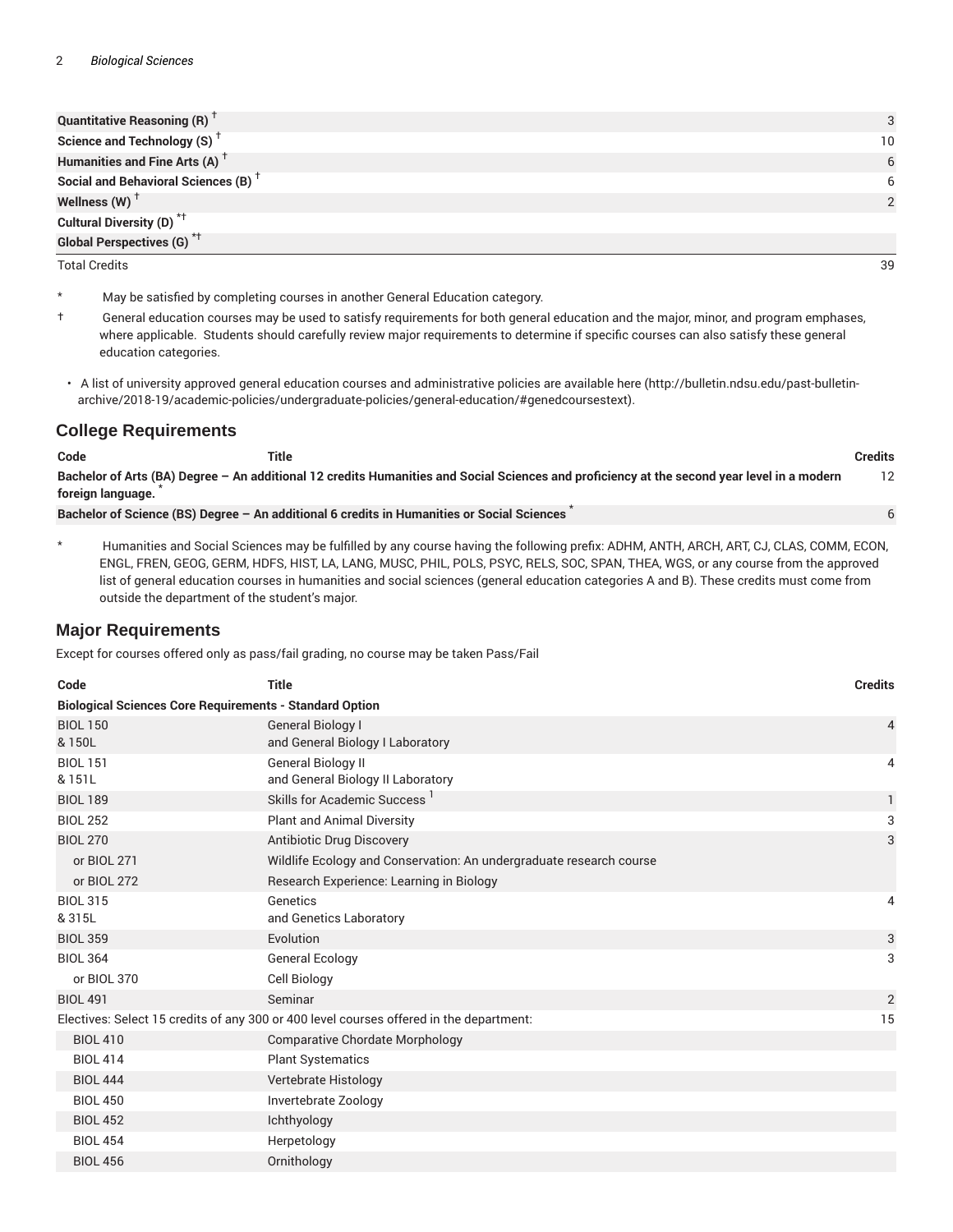| <b>Total Credits</b>                                   |                                                                                                                                                                 | 60-70  |
|--------------------------------------------------------|-----------------------------------------------------------------------------------------------------------------------------------------------------------------|--------|
| <b>PHYS 211</b><br>& 211L<br>& PHYS 212<br>& PHYS 212L | College Physics I<br>and College Physics I Laboratory<br>and College Physics II<br>and College Physics II Laboratory (May satisfy general education category S) |        |
| <b>PHYS 120</b>                                        | Fundamentals of Physics (May satisfy general education category S)                                                                                              |        |
| Select one of the following:                           |                                                                                                                                                                 | 3 or 8 |
| <b>CHEM 341</b><br>& 341L<br>& CHEM 342<br>& CHEM 342L | Organic Chemistry I<br>and Organic Chemistry I Laboratory<br>and Organic Chemistry II<br>and Organic Chemistry II Laboratory                                    |        |
| <b>CHEM 240</b>                                        | Survey of Organic Chemistry                                                                                                                                     |        |
| Select one of the following:                           |                                                                                                                                                                 | 3 or 8 |
| <b>CHEM 122</b><br>& 122L                              | <b>General Chemistry II</b><br>and General Chemistry II Laboratory (May satisfy general education category S)                                                   | 4      |
| <b>CHEM 121</b><br>& 121L                              | General Chemistry I<br>and General Chemistry I Laboratory (May satisfy general education category s)                                                            | 4      |
| or MATH 165                                            | Calculus I                                                                                                                                                      |        |
| <b>MATH 146</b>                                        | Applied Calculus I (May satisfy general education category R)                                                                                                   | 4      |
| <b>Related Required Courses</b>                        |                                                                                                                                                                 |        |
| <b>PLSC 380</b>                                        | Principles of Plant Physiology                                                                                                                                  |        |
| <b>BIOL 483</b>                                        | <b>Cellular Mechanisms of Diseases</b>                                                                                                                          |        |
| <b>BIOL 481</b>                                        | <b>Wetland Science</b>                                                                                                                                          |        |
| <b>BIOL 480</b>                                        | Ecotoxicology                                                                                                                                                   |        |
| <b>BIOL 479</b>                                        | <b>Biomedical Genetics and Genomics</b>                                                                                                                         |        |
| <b>BIOL 477</b>                                        | Wildlife Ecology and Management<br>Wildlife and Fisheries Management Techniques                                                                                 |        |
| <b>BIOL 475</b><br><b>BIOL 476</b>                     | <b>Conservation Biology</b>                                                                                                                                     |        |
| <b>BIOL 472</b>                                        | Structure and Diversity of Plants and Fungi                                                                                                                     |        |
| <b>BIOL 465</b>                                        | Hormones and Behavior                                                                                                                                           |        |
| <b>BIOL 464</b>                                        | Endocrinology                                                                                                                                                   |        |
| <b>BIOL 462</b>                                        | Physiological Ecology                                                                                                                                           |        |
| <b>BIOL 461</b>                                        | <b>Plant Ecology</b>                                                                                                                                            |        |
| <b>BIOL 460</b>                                        | <b>Animal Physiology</b>                                                                                                                                        |        |
|                                                        |                                                                                                                                                                 |        |

1 BIOL 189 is only required for first-time, first-year students--A first-time, first-year student is defined as a student who has not yet completed a college course as a college student. Students that are not first-time, first-year students that either transfer into the university or change their major are not required to take BIOL 189.

## **Department NOTES**

• Students may not minor in biology with this major

Link to view program description and 4-year Plan of Study (http://bulletin.ndsu.edu/past-bulletin-archive/2018-19/programs-study/undergraduate/ biological-science)

# **Major Requirements**

# **Major: Biological Sciences - Environmental Science Option**

**Degree Type: B.A. or B.S. Minimum Degree Credits to Graduate: 120**

## **University General Education Requirements**

| Code                     | Title                         | <b>Credits</b>    |
|--------------------------|-------------------------------|-------------------|
| <b>Communication (C)</b> |                               | $12 \overline{ }$ |
| <b>ENGL 110</b>          | <b>College Composition I</b>  |                   |
| <b>ENGL 120</b>          | <b>College Composition II</b> |                   |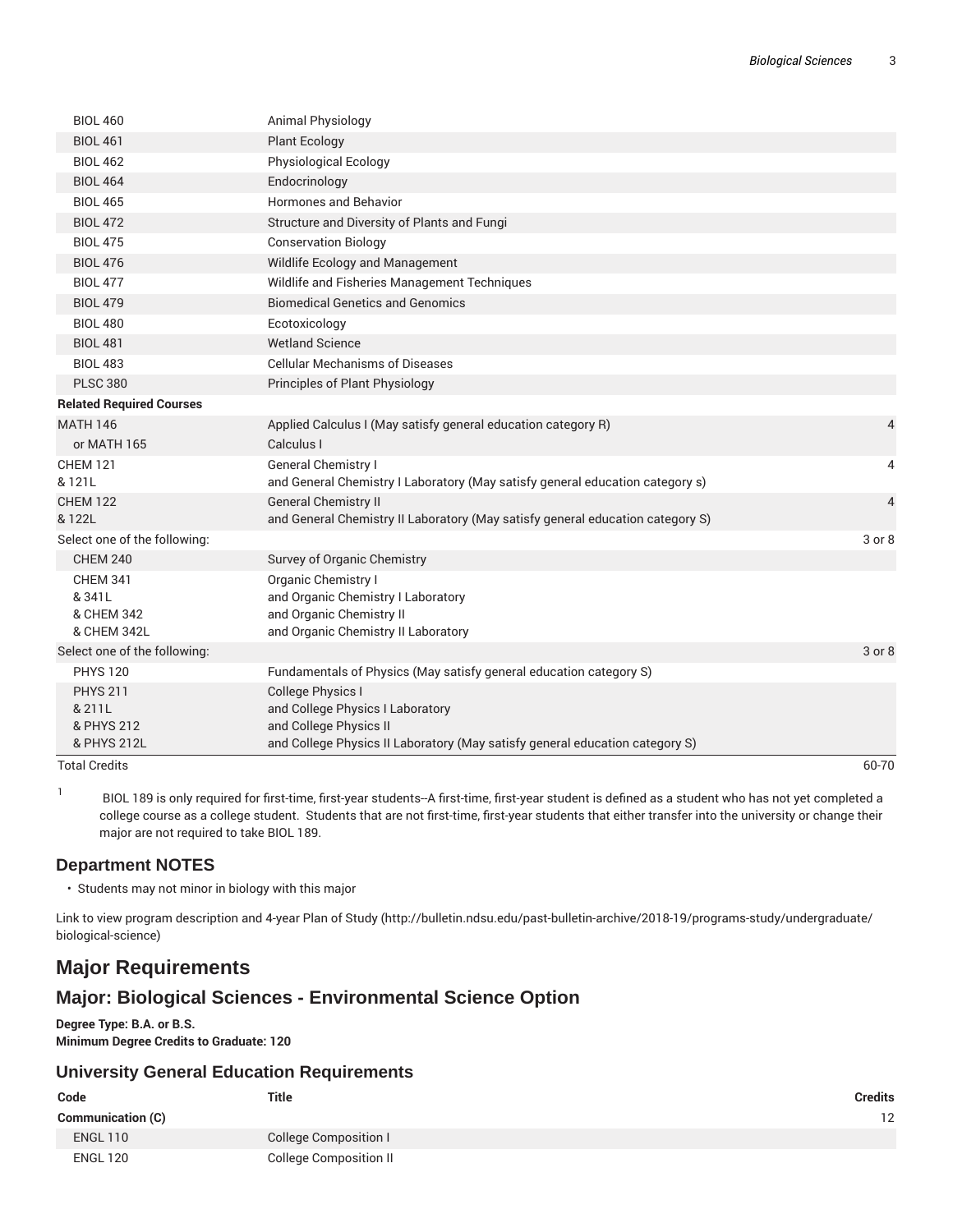#### 4 *Biological Sciences*

| COMM 110                                        | <b>Fundamentals of Public Speaking</b> |                 |
|-------------------------------------------------|----------------------------------------|-----------------|
| Upper Division Writing <sup>+</sup>             |                                        |                 |
| <b>Quantitative Reasoning (R)</b> <sup>†</sup>  |                                        | 3               |
| Science and Technology (S) <sup>+</sup>         |                                        | 10 <sup>°</sup> |
| Humanities and Fine Arts (A) <sup>+</sup>       |                                        | 6               |
| Social and Behavioral Sciences (B) <sup>+</sup> |                                        | 6               |
| Wellness (W) $^{\dagger}$                       |                                        | $\mathcal{P}$   |
| Cultural Diversity (D) <sup>*†</sup>            |                                        |                 |
| Global Perspectives (G) <sup>*+</sup>           |                                        |                 |
| <b>Total Credits</b>                            |                                        | 39              |

- May be satisfied by completing courses in another General Education category.
- † General education courses may be used to satisfy requirements for both general education and the major, minor, and program emphases, where applicable. Students should carefully review major requirements to determine if specific courses can also satisfy these general education categories.
- A list of university approved general education courses and administrative policies are available here (http://bulletin.ndsu.edu/past-bulletinarchive/2018-19/academic-policies/undergraduate-policies/general-education/#genedcoursestext).

## **College Requirements**

| Code              | Title                                                                                                                                       | Credits |
|-------------------|---------------------------------------------------------------------------------------------------------------------------------------------|---------|
|                   | Bachelor of Arts (BA) Degree – An additional 12 credits Humanities and Social Sciences and proficiency at the second year level in a modern |         |
| foreign language. |                                                                                                                                             |         |
|                   | Bachelor of Science (BS) Degree - An additional 6 credits in Humanities or Social Sciences                                                  |         |

\* Humanities and Social Sciences may be fulfilled by any course having the following prefix: ADHM, ANTH, ARCH, ART, CJ, CLAS, COMM, ECON, ENGL, FREN, GEOG, GERM, HDFS, HIST, LA, LANG, MUSC, PHIL, POLS, PSYC, RELS, SOC, SPAN, THEA, WGS, or any course from the approved list of general education courses in humanities and social sciences (general education categories A and B). These credits must come from outside the department of the student's major.

## **Major Requirements**

Except for courses offered only as pass/fail grading, no course may be taken Pass/Fail.

| Code                                             | <b>Title</b>                                                                | <b>Credits</b> |  |
|--------------------------------------------------|-----------------------------------------------------------------------------|----------------|--|
|                                                  | <b>Biological Sciences Core Requirements - Environmental Science Option</b> |                |  |
| <b>BIOL 150</b><br>& 150L                        | <b>General Biology I</b><br>and General Biology I Laboratory                | $\overline{4}$ |  |
| <b>BIOL 151</b><br>& 151L                        | General Biology II<br>and General Biology II Laboratory                     | 4              |  |
| <b>BIOL 189</b>                                  | Skills for Academic Success <sup>1</sup>                                    | 1              |  |
| <b>BIOL 359</b>                                  | Evolution                                                                   | 3              |  |
| <b>BIOL 491</b>                                  | Seminar                                                                     | $\sqrt{2}$     |  |
| <b>BIOL 315</b><br>& 315L                        | Genetics<br>and Genetics Laboratory                                         | 4              |  |
| <b>BIOL 364</b>                                  | <b>General Ecology</b>                                                      | 3              |  |
| <b>BIOL 480</b>                                  | Ecotoxicology                                                               | 3              |  |
| Select one of the following:                     |                                                                             | $3 - 4$        |  |
| <b>BIOL 472</b>                                  | Structure and Diversity of Plants and Fungi                                 |                |  |
| <b>BIOL 414</b>                                  | <b>Plant Systematics</b>                                                    |                |  |
| <b>BIOL 461</b>                                  | <b>Plant Ecology</b>                                                        |                |  |
| <b>BOT 450</b>                                   | Range Plants                                                                |                |  |
| <b>PLSC 380</b>                                  | Principles of Plant Physiology                                              |                |  |
| Electives: Select 12 credits from the following: |                                                                             | 12             |  |
| <b>BIOL 270</b>                                  | Antibiotic Drug Discovery                                                   |                |  |
| <b>BIOL 370</b>                                  | Cell Biology                                                                |                |  |
| <b>BIOL 410</b>                                  | <b>Comparative Chordate Morphology</b>                                      |                |  |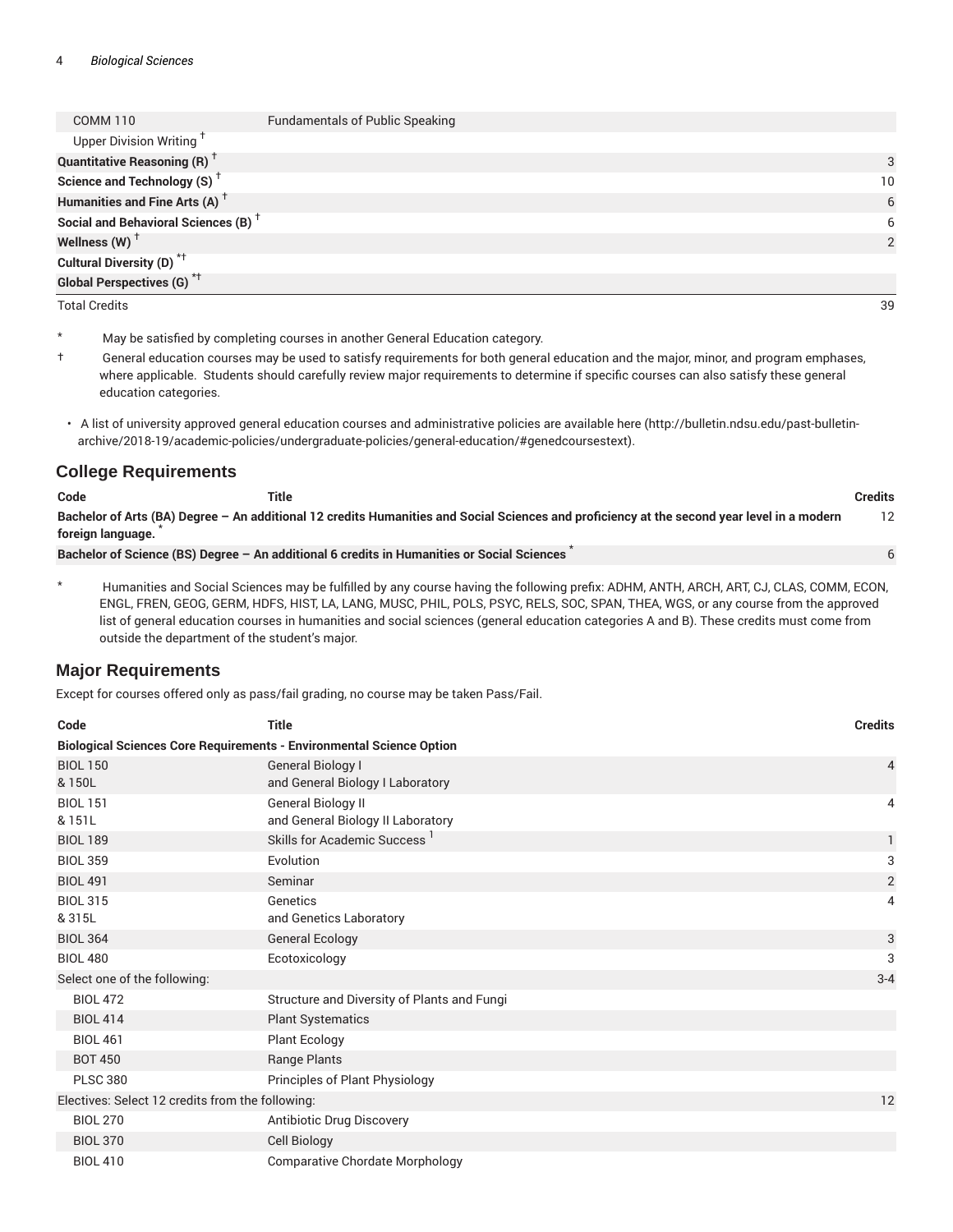| <b>BIOL 444</b>                 | Vertebrate Histology                                                           |         |
|---------------------------------|--------------------------------------------------------------------------------|---------|
| <b>BIOL 450</b>                 | Invertebrate Zoology                                                           |         |
| <b>BIOL 452</b>                 | Ichthyology                                                                    |         |
| <b>BIOL 454</b>                 | Herpetology                                                                    |         |
| <b>BIOL 456</b>                 | Ornithology                                                                    |         |
| <b>BIOL 458</b>                 | Mammalogy                                                                      |         |
| <b>BIOL 460</b>                 | Animal Physiology                                                              |         |
| <b>BIOL 461</b>                 | Plant Ecology (If not used above)                                              |         |
| <b>BIOL 462</b>                 | Physiological Ecology                                                          |         |
| <b>BIOL 463</b>                 | <b>Animal Behavior</b>                                                         |         |
| <b>BIOL 464</b>                 | Endocrinology                                                                  |         |
| <b>BIOL 465</b>                 | Hormones and Behavior                                                          |         |
| <b>BIOL 472</b>                 | Structure and Diversity of Plants and Fungi (If not used above)                |         |
| <b>BIOL 475</b>                 | <b>Conservation Biology</b>                                                    |         |
| <b>BIOL 476</b>                 | Wildlife Ecology and Management                                                |         |
| <b>BIOL 477</b>                 | Wildlife and Fisheries Management Techniques                                   |         |
| <b>BIOL 481</b>                 | <b>Wetland Science</b>                                                         |         |
| <b>BIOL 482</b>                 | Developmental Biology                                                          |         |
| <b>BOT 450</b>                  | Range Plants (If not used above)                                               |         |
| <b>PLSC 380</b>                 | Principles of Plant Physiology (If not used above)                             |         |
| <b>Related Required Courses</b> |                                                                                |         |
| <b>CHEM 121</b>                 | General Chemistry I                                                            | 4       |
| & 121L                          | and General Chemistry I Laboratory                                             |         |
| <b>CHEM 122</b>                 | <b>General Chemistry II</b>                                                    | 4       |
| & 122L                          | and General Chemistry II Laboratory                                            |         |
| <b>GEOL 105</b>                 | <b>Physical Geology</b>                                                        | 4       |
| & 105L                          | and Physical Geology Lab                                                       |         |
| <b>GEOL 106</b>                 | The Earth Through Time                                                         | 4       |
| & 106L                          | and The Earth Through Time Lab                                                 |         |
| <b>MATH 146</b>                 | <b>Applied Calculus I</b>                                                      | 4       |
| <b>MATH 147</b>                 | <b>Applied Calculus II</b>                                                     | 4       |
| <b>PHYS 211</b>                 | College Physics I                                                              | 4       |
| & 211L                          | and College Physics I Laboratory                                               |         |
| <b>PHYS 212</b><br>& 212L       | <b>College Physics II</b>                                                      | 4       |
| <b>SOIL 217</b>                 | and College Physics II Laboratory<br>Introduction to Meteorology & Climatology |         |
|                                 | Soils and Land Use                                                             | 3       |
| <b>SOIL 410</b>                 |                                                                                | 3       |
| <b>STAT 330</b>                 | <b>Introductory Statistics</b>                                                 | 3       |
| Select one from the following:  |                                                                                | 3 or 4  |
| <b>GEOL 428</b>                 | Geochemistry                                                                   |         |
| <b>CHEM 431</b><br>& 431L       | <b>Analytical Chemistry I</b><br>and Analytical Chemistry I Laboratory         |         |
| Select one of the following:    |                                                                                | 7 or 10 |
| <b>CHEM 240</b>                 | Survey of Organic Chemistry                                                    |         |
| & BIOC 260                      | and Elements of Biochemistry                                                   |         |
| <b>CHEM 341</b>                 | <b>Organic Chemistry I</b>                                                     |         |
| & 341L<br>& CHEM 342            | and Organic Chemistry I Laboratory<br>and Organic Chemistry II                 |         |
| & BIOC 460                      | and Foundations of Biochemistry and Molecular Biology I                        |         |

Total Credits 90-95

1

BIOL 189 is only required for first-time, first-year students--A first-time, first-year student is defined as a student who has not yet completed a college course as a college student. Students that are not first-time, first-year students that either transfer into the university or change their major are not required to take BIOL 189.